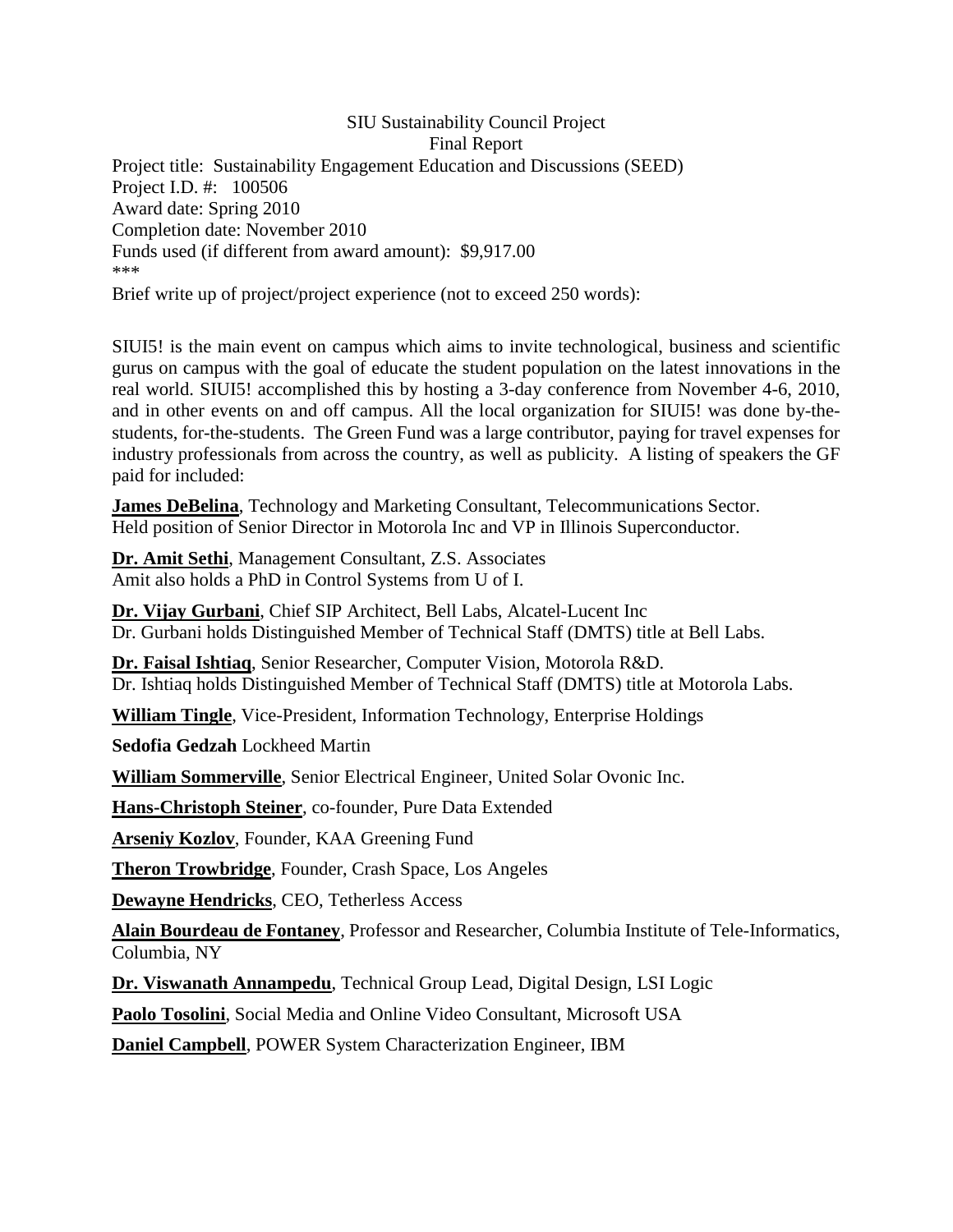Additionally, 2 students projects were paid for, including one that created a miniaturized wind turbine made out of trash bags and PVC piping, with the other one being a bicycle-powered electricity generator.

Website:<http://innovativesystems.siu.edu/> Facebook page:<https://www.facebook.com/yesiinnovate> The Southern coverage: [http://thesouthern.com/news/local/have-you-got-what-it-takes](http://thesouthern.com/news/local/have-you-got-what-it-takes-engineering-students-get-their/article_0a2e0b18-e894-11df-99fc-001cc4c03286.html)[engineering-students-get-their/article\\_0a2e0b18-e894-11df-99fc-001cc4c03286.html](http://thesouthern.com/news/local/have-you-got-what-it-takes-engineering-students-get-their/article_0a2e0b18-e894-11df-99fc-001cc4c03286.html)

\*Attach a minimum of five images – these will be used to promote interest in Sustainability Council projects. These can be photographs of the progress of the project, the completed project, or promotional materials.\*



All of the speakers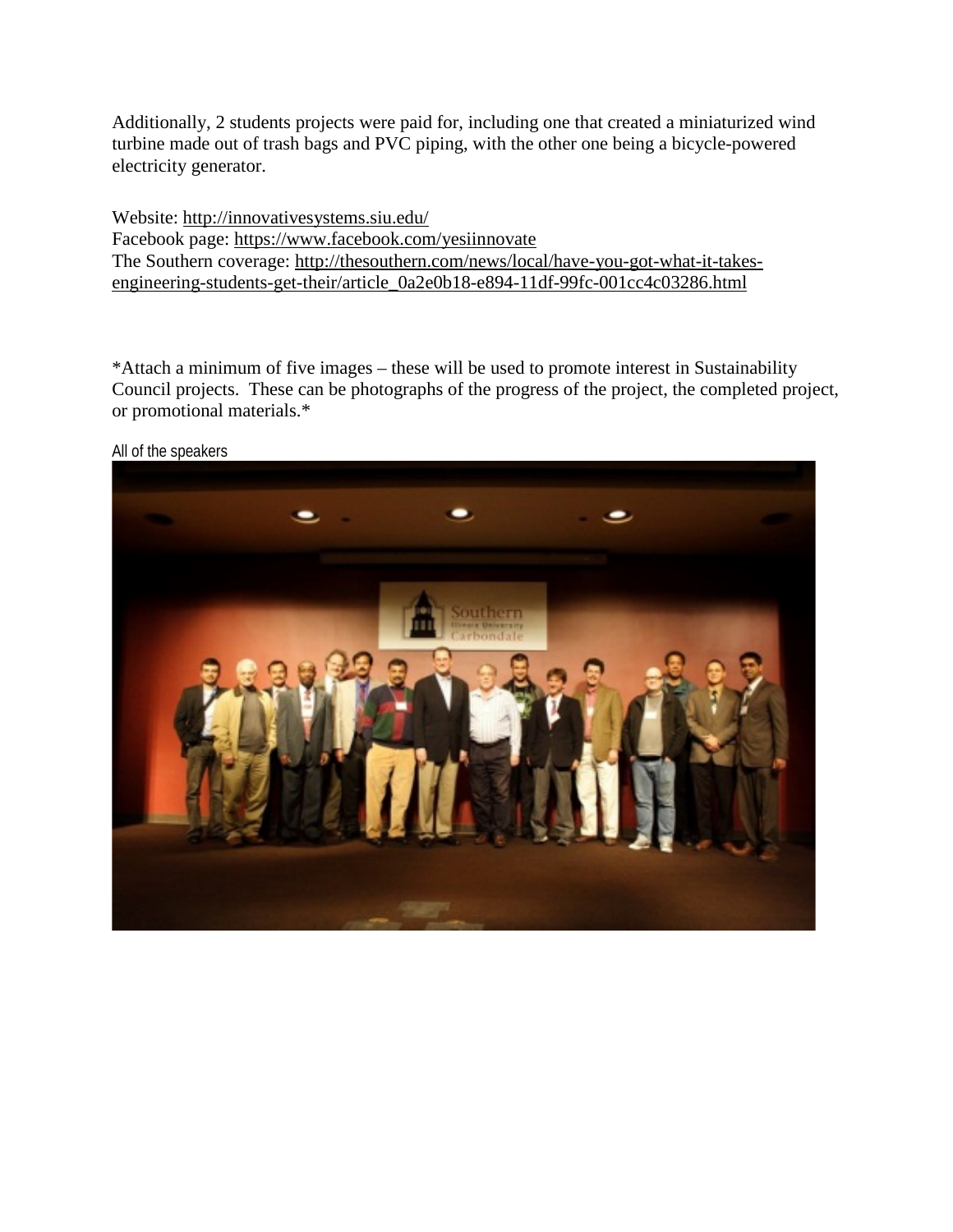

Students competitions, projects demos, speed networking and more!

Volunteers get free t-shirt, \$5 for others, \$10 for food during the 3 days of the conference.

## "Yes I Innovate!" SIUI5! Conference

Event Flyer



Networking dinner